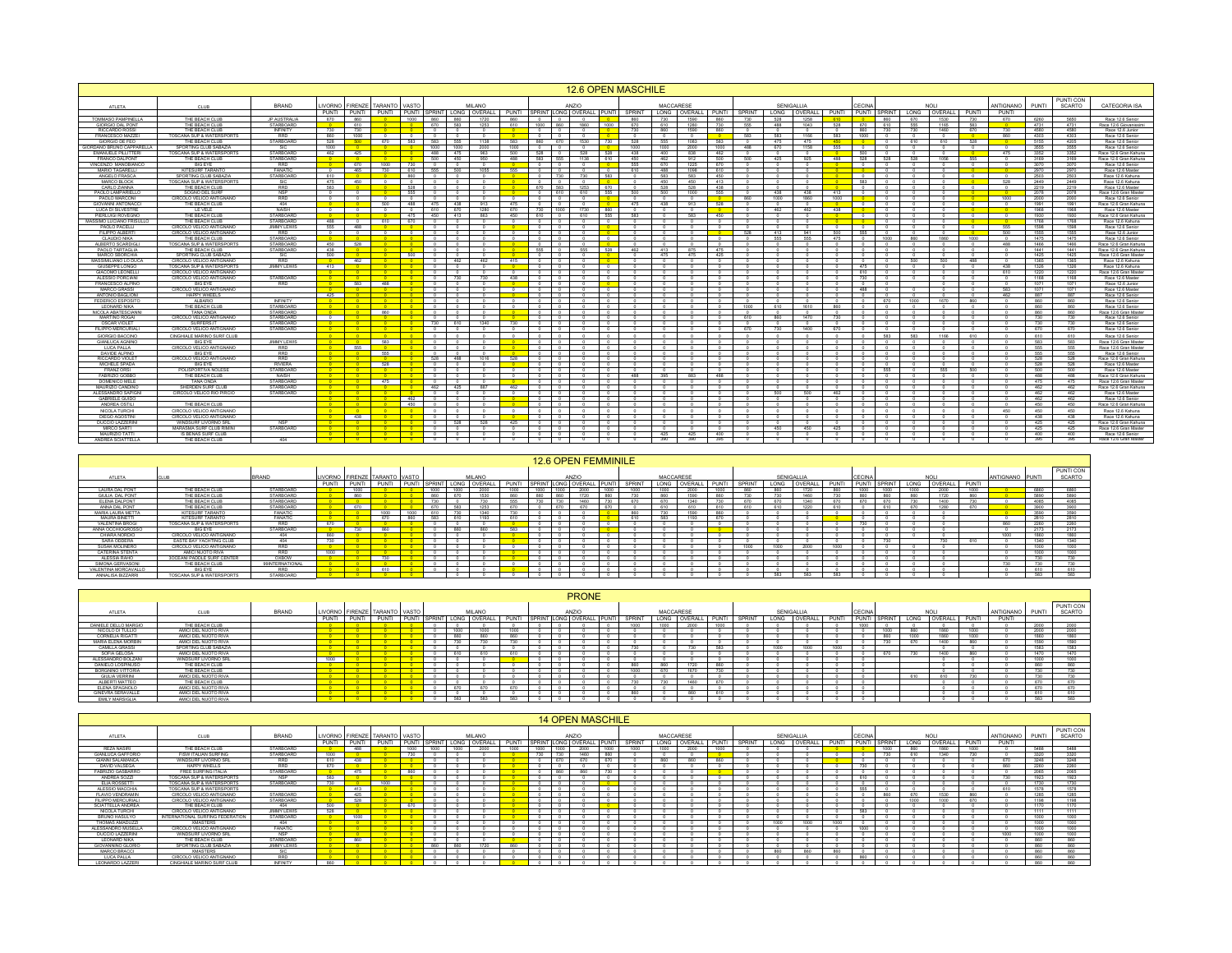| MAURO ALICANDRO           | THE BEACH CLUB                   | STARBOARD        |     |               |  |  |  |  | <b>TOO</b> |     |     |  |     |     |     |            |                      |       | man.       |      |
|---------------------------|----------------------------------|------------------|-----|---------------|--|--|--|--|------------|-----|-----|--|-----|-----|-----|------------|----------------------|-------|------------|------|
| MARTINO ROGAL             | CIRCOLO VELICO ANTIGNANO         | <b>STARBOARD</b> |     | 730           |  |  |  |  |            |     |     |  |     |     |     |            |                      |       |            |      |
| <b>GIUSEPPE CARBONI</b>   | IS BENAS SURF CLUB               |                  |     |               |  |  |  |  |            | 720 | 731 |  |     |     |     |            |                      |       |            |      |
| <b>GABRIELE GALEAZZI</b>  | <b>XMASTERS</b>                  |                  |     |               |  |  |  |  |            |     |     |  | 720 | 755 |     |            |                      |       | $-$        | 730. |
| NICOLA MASCI              | FEDERATION AUSTRLIAN SURF        | ONE SUP          |     |               |  |  |  |  |            |     |     |  |     |     |     | <b>TOO</b> | <b>Black of Con-</b> | 0.801 | diam'r.    |      |
| CLUADIO NIKA              | THE BEACH CLUB                   | RAPID            |     | 670           |  |  |  |  |            |     |     |  |     |     |     |            |                      |       |            |      |
| ALESSIO VIOLANI           |                                  |                  |     |               |  |  |  |  |            |     |     |  |     |     | 670 |            |                      |       |            |      |
| LIRAN MACHLEV             | INTERNATIONAL SURFING FEDERATION | <b>STARBOARD</b> |     | 610           |  |  |  |  |            |     |     |  |     |     |     |            |                      |       | diam'r.    |      |
| PAOLO MARCONI             | CIRCOLO VELICO ANTIGNANO         | <b>RRD</b>       |     | 583           |  |  |  |  |            |     |     |  |     |     |     |            |                      |       |            |      |
| GIORDANO BRUNO CAPPARELLA | SPORTING CLUB SABAZIA            | SIC              |     | <b>R.R.R.</b> |  |  |  |  |            |     |     |  |     |     |     |            |                      |       |            |      |
| ANDREA DI SANTE           | CINGHIALE MARINO SURF CLUB       | INFINITY         | 机机机 |               |  |  |  |  |            |     |     |  |     |     |     |            |                      |       | <b>PPE</b> |      |
| DAVIDE IONICO             | TOSCANA SUP & WATERSPORTS        | FANATIC          |     | 500           |  |  |  |  |            |     |     |  |     |     |     |            |                      |       |            |      |
| <b>TOMMASO FRESCHI</b>    | WINDSURF LIVORNO SRL             | JIMMY LEWIS      | 488 |               |  |  |  |  |            |     |     |  |     |     |     |            |                      |       |            |      |
| ALBERTO ARALDO            | CIRCOLO VELICO ANTIGNANO         | JIMMY LEWIS      |     | 482           |  |  |  |  |            |     |     |  |     |     |     |            |                      |       | APS.       |      |
| ALJAZ POZES               | INTERNATIONAL SURFING FEDERATION | <b>FANATIC</b>   |     | 450           |  |  |  |  |            |     |     |  |     |     |     |            |                      |       |            | 450. |

|                           |                          |                              |       |       |                               |      |            |               |         |               |                    | <b>UNDER 14</b> |               |        |            |         |            |               |      |            |       |           |               |      |         |       |                 |      |                     |
|---------------------------|--------------------------|------------------------------|-------|-------|-------------------------------|------|------------|---------------|---------|---------------|--------------------|-----------------|---------------|--------|------------|---------|------------|---------------|------|------------|-------|-----------|---------------|------|---------|-------|-----------------|------|---------------------|
| ATLETA                    | CLUB                     | CATEGORIA                    |       |       | LIVORNO FIRENZE TARANTO VASTO |      |            | <b>MILANO</b> |         |               |                    | ANZIO           |               |        | MACCARESE  |         |            |               |      | SENIGALLIA |       | CECINA    |               |      |         |       | ANTIGNANO PUNTI |      | PUNTI CON<br>SCARTO |
|                           |                          |                              | PUNTI | PUNTI | PUNTI                         | PUNT |            | SPRINT LONG   | OVERALL | PUNTI         | <b>SPRINT LONG</b> | OVERALL         | <b>IPUNTI</b> | SPRINT | LONG       | OVERALL | PUNTI      | <b>SPRINT</b> | LONG | OVERALL    | PUNTI | PUNTI     | <b>SPRINT</b> | LONG | OVERALL | PUNTI | PUNTI           |      |                     |
| CHIARA DAL PONT           | THE BECH CLUB            | Race 12.6 Giovani promesse F |       | 583   |                               |      | 730        | 583           | 1313    | <b>BRD</b>    | 1000               | $1000 -$        | 1000          |        |            | 1340    | <b>FA3</b> | 1000          | 1000 | 1000       | 1000  | 880       | 1000          | 1000 | 1000    | 1000  |                 | 5886 | 5886                |
| <b>MATTIA LIVORNESE</b>   | KITESURF TARANTO         | Race 12.6 Giovanissimi       |       |       | 1000                          | 1000 | 1000       |               | 1980    | 1000          |                    |                 |               | 1000   |            | 466     | 1000       |               |      |            |       |           |               |      |         |       |                 | 4730 | 4730                |
| BRUNI ROCCO               | TOSCANA SUP & WATERSPORT | Race 12.6 Giovanissimi       | 1000  | een   |                               |      |            |               |         |               |                    |                 |               |        | 1000       | nnn     | 488        |               |      |            |       | 1000      |               |      |         |       | 1000            | 4348 | 4348                |
| <b>DIOMIRA FANIGLIULO</b> | KITESURF TARANTO         | Race 12.6 Giovani promesse F |       |       | <b>BRO</b>                    | 730  | <b>BRO</b> |               | esn     | 610           |                    |                 |               | 1000   | <b>RRR</b> | 1555    | <b>RAD</b> |               |      |            |       | <b>DO</b> | $\sim$        |      |         |       |                 | 3060 | 3060                |
| <b>CECILIA PAMPINELLA</b> | THE BECH CLUB            | Race 12.6 Giovanissimi F     |       |       |                               |      |            |               |         |               |                    |                 |               | 670    |            | 1400    | 730        |               |      |            |       |           |               |      |         |       | 730             | 2990 | 2990                |
| <b>VELIA PISANELLI</b>    | KITESURF TARANTO         | Race 12.6 Giovanissimi F     |       |       |                               | eson | 670        | 610           | 1200    | 730           |                    |                 |               | BBD    | 500        | 1380    | 610        |               |      |            |       |           |               |      |         |       |                 | 2930 | 2930                |
| ADRIANO MAROCCHINI        | TOSCANA SUP & WATERSPORT | Race 12.6 Giovanissimi       |       |       |                               |      |            |               |         |               | 1000               | 1000            | 1000          |        |            |         |            |               |      |            |       |           |               |      |         |       | 860             | 1860 | 1860                |
| <b>MARCO METTA</b>        | KITESURF TARANTO         | Race 12.6 Giovani promesse   |       |       |                               |      |            |               |         |               |                    |                 |               | 860    | <b>528</b> | 1200    | 670        | 1000          |      | 1000       |       |           |               |      |         |       |                 | 1670 | 1670                |
| ELENA DAL PONT            | THE BECH CLUB            | Race 12.6 Giovani promesse F |       | 1000  |                               |      |            | 1000          | 1000    | 670           |                    |                 |               |        |            |         |            |               |      |            |       |           |               |      |         |       |                 | 1670 | 1670                |
| VINCENZO SEMERARO         | <b>BIG EYE</b>           | Race 12.6 Giovanissimi       |       | 610   | esc                           |      |            |               |         |               |                    |                 |               |        |            |         |            |               |      |            |       |           |               |      |         |       |                 | 1470 | 1470                |
| SOFIA CALO'               | KITESURF TARANTO         | Race 12.6 Giovanissimi F     |       |       |                               | 670  |            |               |         |               |                    |                 |               | 610    | 462        | 1072    | 555        |               |      |            |       |           |               |      |         |       |                 | 1225 | 1225                |
| GIULIA CALO'              | KITESURF TARANTO         | Race 12.6 Giovani promesse F |       |       |                               | 610  |            |               |         |               | $\sim$             |                 |               | 5.93   | 488        | 1071    | <b>FOR</b> |               |      |            |       |           | $\sim$        |      |         |       |                 | 1138 | 1138                |
| MARCO DAL PONT            | THE BECH CLUB            | Race 12.6 Giovani promesse   |       |       |                               |      | 610        |               |         | <b>FLFLFL</b> |                    |                 |               |        | 475        | 475     | 450        |               |      |            |       | $\sim$    |               |      |         |       |                 | 1005 | 1005                |
| SABRINA MASSARO           |                          | Race 12.6 Giovani promesse F |       |       |                               |      |            |               |         |               |                    |                 |               |        |            |         |            |               |      |            |       |           |               |      |         |       |                 | 1000 | 1000                |
| KARAGIANNI MENELAOS       | TOSCANA SUP & WATERSPORT | Race 12.6 Giovanissimi F     |       |       |                               |      |            |               |         |               | $\sim$             |                 |               |        |            |         |            |               |      |            |       | 860       | $\sim$        |      |         |       |                 | 880  | <b>DAO</b>          |
| ALESSANDRO BATINI         | CIRCOLO VELICO ANTIGNANO | Race 12.6 Giovanissimi       |       |       |                               |      |            |               |         |               |                    |                 |               |        |            |         |            |               |      |            |       |           |               |      |         |       | 670             | 670  | 670                 |
| <b>LORENZO VAGLINI</b>    | CIRCOLO VELICO ANTIGNANO | Race 12.6 Giovani promesse   |       |       |                               |      |            |               |         |               |                    |                 |               |        |            |         |            |               |      |            |       |           |               |      |         |       | 610             | 610  | 610                 |
| FRANCESCO CARLO SEMERARO  | <b>BIG EYE</b>           | Race 12.6 Giovani promesse   |       |       |                               |      |            | 670           | 670     | 5.97          | $\sim$             |                 |               |        |            |         |            |               |      |            |       | $\sim$    |               |      |         |       |                 | 583  | 593                 |
| <b>GAIA TURCHI</b>        | CIRCOLO VELICO ANTIGNANO | Race 12.6 Giovani promesse F |       |       |                               |      |            |               |         |               |                    |                 |               |        |            |         |            |               |      |            |       |           |               |      |         |       | 583             | 583  | 583                 |
| LORENZO GALEAZZI          | TOSCANA SUP & WATERSPORT | Race 12.6 Giovani promesse   |       |       |                               |      |            |               |         |               |                    |                 |               |        |            |         |            |               |      |            |       |           |               |      |         |       | <b>RRR</b>      | 555  | 555                 |
| VALERIA METTA             | KITESURF TARANTO         | Race 12.6 Giovanissimi F     |       |       |                               |      |            |               |         |               |                    |                 |               | 655    | 450        | 1005    | 500        |               |      |            |       | $\sim$    |               |      |         |       |                 | 500  | 500                 |
| ALESSANDRO DI LORENZO     | FREE SURFING ITALIA      | Race 12.6 Giovani promesse   |       |       |                               |      |            |               |         |               |                    |                 |               |        |            | 670     | 475        |               |      |            |       |           |               |      |         |       |                 | 475  | 475                 |
| ABITANTE MIRCO            | FREE SURFING ITALIA      | Race 12.6 Giovani promesse   |       |       |                               |      |            |               |         |               |                    |                 |               |        | 593        | 6.91    | 462        |               |      |            |       |           |               |      |         |       |                 | 482  | 482                 |

|                    |                          |              |                 |       |  |                     |              |  | <b>ADAPTIVE</b>        |       |         |          |                |      |              |      |            |              |                    |      |         |              |          |             |        |
|--------------------|--------------------------|--------------|-----------------|-------|--|---------------------|--------------|--|------------------------|-------|---------|----------|----------------|------|--------------|------|------------|--------------|--------------------|------|---------|--------------|----------|-------------|--------|
| ATI FT.            |                          |              |                 | TARAN |  | MILANC              |              |  | ANZIO                  |       |         | MACCARES |                |      |              |      | SENIGALLI. |              |                    |      | NO      |              | ANTIGNAN |             | SCARTO |
|                    |                          |              |                 |       |  |                     |              |  |                        |       |         |          |                |      |              |      |            |              |                    |      |         |              |          |             |        |
|                    |                          | <b>PUNTI</b> | <b>CALLATTE</b> |       |  | $\bigcap_{i=1}^{n}$ | <b>DUATE</b> |  | . KINT LONG OVERALL IT | PUNTI | CODINIT | LONG     | <b>OVERALL</b> |      | <b>SPRIN</b> | LONG | OVERALL I  | <b>CHAIN</b> | I PUNTI I SPRINT I | LONG | OVERALI | <b>PLINT</b> | PUNTI    |             |        |
| SIMONE MAZZANTI    | TOSCANA SUP & WATERSPORT |              | 1000            |       |  |                     |              |  |                        |       |         |          | 1000           | 1000 |              |      |            |              |                    |      |         |              | 1000     | 4000        | 4000   |
| LORENZO BORGIA     | LE VELE                  |              |                 |       |  |                     |              |  |                        |       |         |          |                |      |              |      |            |              |                    |      |         |              |          | <b>2860</b> |        |
| MASSIMILIANO MATTE | <b>HAPPY V</b><br>WHEELS |              |                 |       |  |                     |              |  |                        |       |         |          |                |      |              |      |            |              |                    |      |         |              |          | 860         |        |

PROMOZIONALE MASCHILE

|                                         |                                  |                                            |                                |                                       |                                 |                                      |                                    |                          |                                              |                          |                                      |                                                      |                          |                     |                                 | <b>PROMOZIONALE MASCHILE</b>  |                    |                          |                                    |                            |                          |              |                      |                                 |                           |                           |              |                     |                            |              |               |
|-----------------------------------------|----------------------------------|--------------------------------------------|--------------------------------|---------------------------------------|---------------------------------|--------------------------------------|------------------------------------|--------------------------|----------------------------------------------|--------------------------|--------------------------------------|------------------------------------------------------|--------------------------|---------------------|---------------------------------|-------------------------------|--------------------|--------------------------|------------------------------------|----------------------------|--------------------------|--------------|----------------------|---------------------------------|---------------------------|---------------------------|--------------|---------------------|----------------------------|--------------|---------------|
|                                         |                                  |                                            |                                |                                       |                                 |                                      |                                    |                          |                                              |                          |                                      |                                                      |                          |                     |                                 |                               |                    |                          |                                    |                            |                          |              |                      |                                 |                           |                           |              |                     |                            |              | PUNTI CON     |
| ATLETA                                  | CLUB                             |                                            | <b>IVORNO</b>                  | <b>FIRENZE</b>                        | <b>TARANTO VASTO</b>            |                                      |                                    |                          | MII ANO                                      |                          |                                      |                                                      | ANZIO                    |                     |                                 |                               |                    | MACCARESE                |                                    |                            |                          | SENIGALLIA   |                      | <b>CECINA</b>                   |                           |                           | <b>NOLI</b>  |                     | ANTIGNANO                  | PUNTI        | SCARTO        |
|                                         |                                  |                                            | PUNTI                          | PUNTI                                 | PUNTI                           | PUNTI                                | <b>SPRINT</b>                      |                          | LONG OVERALL                                 | PUNTI                    |                                      |                                                      |                          | SPRINT LONG OVERALL | PUNTI                           | SPRINT                        |                    | LONG OVERALL             | PUNTI                              | SPRINT                     | LONG                     | OVERALL      | <b>PUNTI</b>         | <b>PUNTI</b>                    | <b>SPRINT</b>             | LONG                      | OVERALL      | PUNTI               |                            |              |               |
| MATTEO RUSCIO                           | THE BEACH CLUB                   | PROM.TAV.RIGIDA M                          |                                |                                       |                                 |                                      | $\sqrt{2}$                         | $\overline{\phantom{0}}$ |                                              |                          | $\overline{0}$                       |                                                      | 860                      | 860                 | 860                             | 860                           | 610                | 1470                     | 860                                | 1000                       | 860                      | 1860         | 1000                 | 1000                            | 1000                      | 1000                      | 2000         | 1000                |                            | 4720         | 4720          |
| GIOVANNI VASCO                          | KITESURF TARANTO                 | PROM.TAV.RIGIDA M                          |                                | 610                                   | 610                             | 670                                  | 1000                               | 1000                     | 2000                                         | 1000                     | $^{\circ}$                           | $\overline{\phantom{a}}$                             |                          | $\sim$              | $\sim$                          | 555                           | 555                | 1110                     | 610                                | $^{\circ}$                 | $^{\circ}$               | $\circ$      | $\overline{\bullet}$ | 0 <sup>1</sup>                  | $\circ$                   | $\sim$                    |              |                     | $\circ$                    | 3500         | 3500          |
| ROBERTO DE SIMONE<br>ANGELO LUME        | SPORTING CLUB SABAZIA<br>LE VELE | PROM.TAV.GONFIABILE M<br>PROM.TAV.RIGIDA M | $\overline{0}$<br>$\mathbf{a}$ | $-0$<br>$-0$                          | $\sim$<br>$\sim$                | $^{\circ}$<br>1000                   | $\sim$<br>$\overline{\phantom{0}}$ | $\circ$<br>$\Omega$      |                                              | $\circ$                  | $\sim$                               | 730<br>$\overline{\phantom{a}}$                      |                          | 730<br>$\Omega$     | 730<br>$\overline{\phantom{a}}$ | $^{\circ}$<br>610             | 528<br>860         | 528<br>1470              | 555<br>860                         | 860<br>$\Omega$            | 583<br>1000              | 1443<br>1000 | 860<br>730           | 610<br>$\overline{\phantom{0}}$ | 730                       | 670<br>$\sim$             | 1400         | 730<br>$\Omega$     | $^{\circ}$<br>$^{\circ}$   | 3485<br>2590 | 3485          |
| MARIO QUARTO                            | KITESLIRE TARANTO                | PROM TAV RIGIDA M                          | $\overline{\phantom{a}}$       | $\sim$ 0                              | 670                             | Rf                                   | $^{\circ}$                         | $^{\circ}$               |                                              |                          | $\circ$<br>$\sim$                    | $\sqrt{2}$                                           |                          |                     | $\overline{a}$                  | 730                           | 730                | 1460                     | 730                                | $\Omega$                   | $^{\circ}$               |              |                      | $\sqrt{2}$                      | $^{\circ}$<br>$\Omega$    | $\sim$                    |              |                     | $\sim$                     | 2260         | 2590          |
| MATTEO TARABORRELLI                     | THE BEACH CLUB                   | PROM.TAV.RIGIDA M                          | $\overline{\mathbf{a}}$        | $-0$                                  | $\overline{0}$                  | 730                                  | $^{\circ}$                         | $^{\circ}$               |                                              | $\overline{\phantom{a}}$ | $^{\circ}$                           | $^{\circ}$                                           |                          | $\sim$              | $\sim$                          | 670                           | 670                | 1340                     | 670                                | $^{\circ}$                 | 730                      | 730          | 670                  | $\overline{\phantom{0}}$        |                           | $\sim$                    |              | $\sim$              | $\sim$                     | 2070         | 2260<br>2070  |
| RICCARDO BRUTT                          |                                  | PROM.TAV.RIGIDA M                          |                                | $-0$                                  | <b>n</b>                        | <b>COL</b>                           | $^{\circ}$                         | $\sqrt{2}$               |                                              |                          | $\overline{\phantom{a}}$             |                                                      | 1000                     | 1000                | 1000                            | 1000                          | 1000               | 2000                     | 1000                               |                            |                          |              |                      | $^{\circ}$                      | $^{\circ}$                | $\Omega$                  |              |                     | $\Omega$                   | 2000         | 2000          |
| LUCA SCOTTO                             | TOSCANO SUP & WATERSPORT         | PROM.TAV.RIGIDA M                          | $\overline{\phantom{a}}$       | 860                                   |                                 | $\overline{\bullet}$                 | $^{\circ}$                         | $^{\circ}$               |                                              |                          | $\overline{\phantom{0}}$             | $\circ$                                              |                          |                     | $\circ$                         | $\Omega$                      | $\circ$            | $\overline{\phantom{a}}$ | $\overline{\phantom{0}}$           | $^{\circ}$                 | $\circ$                  | $\sqrt{2}$   |                      | 860                             | $\overline{0}$            | $\circ$                   | $^{\circ}$   |                     | $^{\circ}$                 | 1720         | 1720          |
| <b>FILIPPO BRASA</b>                    |                                  | PROM.TAV.RIGIDA M                          | 583                            | - 0-                                  | $\sim$                          | $\sim$                               | $^{\circ}$                         | $\Omega$                 |                                              |                          | $\sim$                               | $^{\circ}$                                           |                          | $\sim$              | $\Omega$                        | $\theta$                      | $^{\circ}$         | $\sim$                   | $\Omega$                           | $\Omega$                   | $^{\circ}$               | $\Omega$     |                      | $\sim$                          | $^{\circ}$                | $\sim$                    | $\Omega$     |                     | 1000                       | 1583         | 1583          |
| ANTONIO ROGAL                           | CIRCOLO VELICO ANTIGNANO         | PROM.TAV.RIGIDA M                          | $\overline{\phantom{0}}$       | 583                                   | $\circ$                         | $^{\circ}$                           | $^{\circ}$                         | $^{\circ}$               |                                              | $^{\circ}$               | $\sim$                               | $^{\circ}$                                           |                          |                     | $^{\circ}$                      |                               |                    |                          | $^{\circ}$                         | $^{\circ}$                 | $^{\circ}$               |              |                      | $^{\circ}$                      | $^{\circ}$                | $^{\circ}$                |              |                     | 860                        | 1443         | 1443          |
| <b>WALTER TRIVELLINI</b>                | THE BEACH CLUB                   | PROM.TAV.GONFIABILE M                      | <b>n</b>                       | - 0-                                  | n                               | $^{\circ}$ 0                         | $\circ$                            | $\circ$                  |                                              | $^{\circ}$               | $\sim$                               |                                                      | $\circ$                  | $\Omega$            | $\circ$                         |                               | 583                | 583                      | 583                                | $\circ$                    | 610                      | 610          | 583                  | $\circ$                         | $^{\circ}$                | $\circ$                   |              | $\Omega$            | $\sim$                     | 1166         | 1166          |
| <b>GIACOMO MARIOTTINI</b>               |                                  | PROM.TAV.RIGIDA M                          | 1000                           | $ \alpha$                             | $\overline{\phantom{a}}$        | $\overline{\phantom{a}}$             | $\overline{\phantom{0}}$           | $\circ$                  |                                              |                          | $\overline{\phantom{a}}$             | $^{\circ}$                                           |                          | $\sim$              | $\overline{a}$                  |                               | $\sim$             | $\sim$                   | $\sqrt{2}$                         | $\sim$                     | $\sim$                   |              |                      | $\overline{0}$                  | $^{\circ}$                | $\sim$                    |              |                     | $\sim$                     | 1000         | 1000          |
| DIEGO ROGA                              | CIRCOLO VELICO ANTIGNANO         | PROM.TAV.RIGIDA M                          |                                | 1000                                  | $\overline{\phantom{a}}$        | $\overline{a}$                       | $^{\circ}$                         | $\sqrt{2}$               |                                              |                          | $^{\circ}$                           | $\overline{\phantom{0}}$                             |                          |                     | $^{\circ}$                      |                               |                    |                          | $^{\circ}$                         |                            | $\overline{a}$           |              |                      | $\sim$                          | $^{\circ}$                |                           |              |                     |                            | 1000         | 1000          |
| LORENZO SPENNATO                        | LOCALS CREW                      | PROM.TAV.RIGIDA M                          | $\overline{\ }$                | $^{\circ}$                            | 1000                            | $\overline{\ }$                      | $\circ$                            | $^{\circ}$               |                                              |                          | $^{\circ}$                           |                                                      | $^{\circ}$               | $\Omega$            | $\circ$                         | $^{\circ}$                    | $^{\circ}$         | $\circ$                  | $^{\circ}$                         | $\overline{0}$             | $\overline{0}$           | $\circ$      |                      | $^{\circ}$                      | $\overline{0}$            | $\overline{0}$            | $\circ$      | $\Omega$            | $\overline{0}$             | 1000         | 1000          |
| ANDREA ROMERI                           | CLUB SPORTIVO AMBROSIANO         | PROM.TAV.GONFIABILE M                      |                                | - 0 -                                 | <b>DOM:</b>                     | $^{\circ}$ 0                         | 1000                               | 730                      | 1730                                         | 860                      | $\circ$                              | $\circ$                                              |                          | $\Omega$            | $\circ$                         | $\Omega$                      | $\sim$             | $\Omega$                 | $\circ$                            | $^{\circ}$                 | $\circ$                  | $\sqrt{2}$   |                      | $\sim$                          | $\circ$                   | $^{\circ}$                | $^{\circ}$   |                     | $^{\circ}$                 | 860          | 860           |
| PAOLO NARDIN<br>COSIMO DELUCA           | EASTBAY YATCHING CLUB SRL        | PROM.TAV.RIGIDA M<br>PROM TAV RIGIDA M     | AND                            | <b>DO</b><br>$\overline{\phantom{a}}$ | $\sim$<br>$\sim$                | $\sim$ 0<br>$\overline{\phantom{a}}$ | $^{\circ}$<br>$^{\circ}$           | $\Omega$                 |                                              | $^{\circ}$               | $\Omega$                             | $\circ$<br>$^{\circ}$                                |                          |                     | $^{\circ}$<br>$\sim$            |                               |                    |                          | $\circ$<br>$^{\circ}$              | $\Omega$<br>$\overline{a}$ | $^{\circ}$<br>$\sim$     |              |                      | $\circ$<br>$^{\circ}$           | 860<br>$\sim$             | 730<br>$\sim$             | 1590         | 860                 | $\theta$<br>$\overline{a}$ | 860<br>AND   | 860<br>860    |
| ALESSIO BARBERA                         | KITESURF TARANTO                 | PROM.TAV.GONFIABILE M                      |                                | <b>COLL</b>                           | 860                             | $-$ 0 $-$                            | $\circ$                            | $\circ$                  |                                              | <b>COLLE</b>             | $\sim$<br>$\overline{\phantom{a}}$   | $\overline{\phantom{0}}$                             |                          | $\Omega$            | $\circ$                         |                               | $\Omega$           |                          | $^{\circ}$                         | $\Omega$                   | $^{\circ}$               |              |                      | $^{\circ}$                      | $^{\circ}$                | $\theta$                  |              | $\sim$              | $\theta$                   | 860          | 860           |
| <b>MARIANO REGA</b>                     | CLUB SPORTIVO AMBROSIANO         | PROM.TAV.RIGIDA M                          | - 0                            | - 0                                   |                                 | $\overline{\bullet}$                 | 860                                | 860                      | 1720                                         | 730                      | $\overline{\phantom{a}}$             |                                                      | $\overline{\phantom{0}}$ |                     | $\overline{a}$                  |                               |                    |                          | $\overline{0}$                     |                            | $\overline{a}$           |              |                      | $\overline{a}$                  | $\circ$                   | $\overline{a}$            |              |                     |                            | 730          | 730           |
| <b>GIUSEPPE BRIGANTE</b>                |                                  | PROM.TAV.GONFIABILE M                      | 730                            | $-0$                                  | n                               | $\overline{\phantom{0}}$             | $\overline{\phantom{0}}$           | $\circ$                  | $\overline{a}$                               | $\sqrt{2}$               | $^{\circ}$                           |                                                      | $^{\circ}$               | $\Omega$            | $\overline{\phantom{0}}$        | $\theta$                      | $\sqrt{2}$         | $\overline{a}$           | $\overline{\phantom{0}}$           | $\overline{0}$             | $\sqrt{2}$               |              |                      | $^{\circ}$                      | $\circ$                   | $\overline{0}$            |              | $\Omega$            | $^{\circ}$                 | 730          | 730           |
| MICHELE SPADA                           | <b>BIG EYE</b>                   | PROM.TAV.RIGIDA M                          |                                | 730                                   | $\sim$                          | $\sim$                               | $^{\circ}$                         | $^{\circ}$               |                                              |                          | 0                                    |                                                      | $^{\circ}$               | $\Omega$            | 0                               | $^{\circ}$                    | $\sim$             | $\sqrt{2}$               | $\mathbf{a}$                       | $\Omega$                   | $^{\circ}$               | - 0          |                      | n                               | $^{\circ}$                | $^{\circ}$                | $\sim$       |                     | $\sim$                     | 730          | 730           |
| ARTURO CARA DAMIAN                      | <b>BIG EYE</b>                   | PROM.TAV.RIGIDA M                          |                                | - 0 -                                 | 730                             | - 0-                                 | $^{\circ}$                         | $\Omega$                 |                                              |                          | $\circ$                              | $\circ$                                              |                          |                     | $\circ$                         |                               |                    |                          | $\circ$                            | $\Omega$                   | $^{\circ}$               |              |                      | $\circ$                         | $^{\circ}$                | $\circ$                   |              |                     | $\theta$                   | 730          | 730           |
| MICHELE ZITO                            |                                  | PROM.TAV.GONFIABILE M                      | $\mathbf{a}$                   | $-0$                                  | $\sim$ 0                        | $\sim$ 0                             | $\circ$                            | $^{\circ}$               |                                              | $\Omega$                 | $\overline{\phantom{a}}$             | $\overline{\phantom{0}}$                             |                          | $\Omega$            | $\overline{\phantom{0}}$        | $\theta$                      | $\Omega$           | $\sim$                   | $\overline{\phantom{0}}$           | $\theta$                   | $\Omega$                 |              |                      | 730                             | $^{\circ}$                | $\sim$                    | $\sim$       | $\Omega$            | $^{\circ}$                 | 730          | 730           |
| CRISTIANO GRASS                         |                                  | PROM.TAV.RIGIDA M                          |                                | $\overline{\phantom{0}}$              |                                 | $\overline{\phantom{0}}$             | $^{\circ}$                         | $\Omega$                 |                                              |                          | $\overline{0}$                       | $^{\circ}$                                           |                          |                     | $\overline{0}$                  |                               |                    |                          | $^{\circ}$                         | $\sim$                     | $\sim$                   |              |                      | $\sim$                          | $\sqrt{2}$                | $\sim$                    |              |                     | 730                        | 730          | 730           |
| LORENZO COSIMI                          |                                  | PROM.TAV.RIGIDA M                          |                                | <b>DOM:</b>                           | <b>DOM:</b>                     | $\sim$                               | $^{\circ}$                         | $\overline{0}$           |                                              |                          | $\Omega$                             | $\overline{\phantom{a}}$                             |                          |                     | $\overline{0}$                  |                               |                    |                          | $\overline{\phantom{a}}$           | $\sim$                     | $\sim$                   |              |                      | $^{\circ}$                      | $\overline{0}$            | 860                       | 860          | 670                 |                            | 670          | 670           |
| <b>GABRIELE TEBANO</b>                  |                                  | PROM.TAV.RIGIDA M                          | 670                            | $-0$                                  | 0                               | $\sim$ 0                             | $\circ$                            | $\circ$                  | $^{\circ}$                                   | <b>COL</b>               | $\circ$                              | $-\circ$                                             |                          | $\Omega$            | $\sim$                          | $\Omega$                      | $\circ$            | $\circ$                  | $\overline{\phantom{a}}$           | $\circ$                    | $^{\circ}$               | $\circ$      |                      | $\overline{\phantom{0}}$        | $\overline{0}$            | $\circ$                   | $\circ$      | $\Omega$            | $^{\circ}$                 | 670          | 670           |
| FRANCO DAL PONT                         | THE BEACH CLUB                   | PROM.TAV.RIGIDA M                          |                                | 670                                   |                                 |                                      | $^{\circ}$                         | $\Omega$                 |                                              |                          | $\circ$                              | $\circ$                                              |                          |                     | $\Omega$                        |                               |                    |                          | $\Omega$                           | $\Omega$                   | $^{\circ}$               |              |                      | $\Omega$                        | $^{\circ}$                | $^{\circ}$                |              |                     | $^{\circ}$                 | 670          | 670           |
| MATTEO CIGADA                           |                                  | PROM.TAV.GONFIABILE M                      |                                | $\sim$ 0                              | <b>n</b>                        | $\sim$                               | $^{\circ}$                         | 670                      | 670<br>$\Omega$                              | 670                      | $\Omega$                             | $^{\circ}$                                           |                          | $\Omega$            | $^{\circ}$                      |                               |                    |                          | $\circ$                            | $\Omega$                   | $^{\circ}$               | $\Omega$     |                      | $\circ$                         | $\circ$                   | $\circ$                   | $\sim$       | $\Omega$            | $\sim$                     | 670          | 670           |
| ELIA ANGELELLI<br>ANTONIO CAPUANO       |                                  | PROM.TAV.RIGIDA M<br>PROM.TAV.RIGIDA M     | $-0$<br>$\overline{0}$         | $-0$                                  | $-0$                            | $\overline{1}$ 0<br>$^{\circ}$       | $\circ$<br>$^{\circ}$              | $\circ$<br>$\circ$       |                                              | $^{\circ}$               | $\sim$<br>$\sim$                     | $\overline{0}$<br>$\overline{\phantom{a}}$           |                          |                     | $\sim$<br>$\Omega$              | $^{\circ}$                    | $\circ$            | $\circ$                  | $\sim$<br>$\overline{\phantom{0}}$ | $\circ$<br>$\Omega$        | $^{\circ}$<br>670        | 670          | 610                  | 670<br>$\overline{\phantom{0}}$ | $\circ$<br>$^{\circ}$     | $\circ$<br>$\overline{0}$ |              |                     | $\circ$<br>$\Omega$        | 670<br>610   | 670<br>610    |
| SIMONE BARTOL                           |                                  | PROM.TAV.RIGIDA M                          | 610                            |                                       |                                 | $\overline{a}$                       | $\sim$                             | $\sim$                   |                                              |                          | $\Omega$                             | $^{\circ}$                                           |                          |                     | $\sim$                          |                               |                    |                          | $\overline{0}$                     |                            |                          |              |                      | $\sim$                          | $\sim$                    | $\sim$                    |              |                     |                            | 610          | 610           |
| LA VERGHETTA                            |                                  | PROM.TAV.RIGIDA M                          | $\overline{0}$                 | $-0$                                  | $\overline{\ }$                 | 610                                  | $^{\circ}$                         | $\overline{\phantom{0}}$ | $^{\circ}$                                   | $-0$                     | $\sim$ 0                             | $\overline{\phantom{a}}$                             |                          | $^{\circ}$          | $\sim$                          | $^{\circ}$                    | $\sim$             | $^{\circ}$               | $\overline{\phantom{a}}$           | $^{\circ}$                 | $^{\circ}$               | $\sim$       |                      | $\overline{\phantom{a}}$        | $\overline{\phantom{a}}$  | $\overline{0}$            | $\sim$       | $^{\circ}$          | $\overline{0}$             | 610          | 610           |
| ALFREDO CIGADA                          |                                  | PROM.TAV.GONFIABILE M                      |                                |                                       |                                 | $^{\circ}$ 0                         | $\circ$                            | 610                      | 610                                          | 610                      | $^{\circ}$                           |                                                      | $\circ$                  |                     | $\circ$                         | $\Omega$                      | $\sim$             |                          | $\circ$                            | $\Omega$                   | $\Omega$                 |              |                      | $\circ$                         | $^{\circ}$                | $\Omega$                  |              |                     | $\Omega$                   | 610          | 610           |
| CRISTIANO BERRETTA                      |                                  | PROM.TAV.GONFIABILE M                      |                                | - 0-                                  | <b>DO</b>                       | <b>COL</b>                           | $\sim$                             | $^{\circ}$               |                                              | $\Omega$                 | $\circ$                              | $\bullet$                                            |                          |                     | $\circ$                         |                               |                    |                          | $\circ$                            | $\Omega$                   | $^{\circ}$               |              |                      | $\circ$                         | $\circ$                   | 610                       | 610          | 610                 | $\theta$                   | 610          | 610           |
| PIERO GIANCOLA                          |                                  | PROM.TAV.GONFIABILE M                      | $\overline{0}$                 | $-0$                                  | 583                             | $\overline{0}$                       | $^{\circ}$                         | $^{\circ}$               | $\sim$                                       | <b>COLL</b>              | $^{\circ}$                           |                                                      | $^{\circ}$               | $\Omega$            | $\overline{\phantom{0}}$        | $\theta$                      | $\Omega$           | $\sim$                   | $^{\circ}$                         | $\Omega$                   | $^{\circ}$               | $\Omega$     |                      | $^{\circ}$                      | $^{\circ}$                | $\overline{\phantom{0}}$  | $\Omega$     | $\Omega$            | $^{\circ}$                 | 583          | 583           |
| ALESSANDRO BORGHES                      |                                  | PROM.TAV.RIGIDA M                          | $\sim$                         | $-0$                                  | n                               | $^{\circ}$                           | $^{\circ}$                         | $^{\circ}$               |                                              | $^{\circ}$               | $\sim$                               |                                                      | $\circ$                  |                     | $\sim$                          | 583                           | $\theta$           | 583                      | 583                                | $\Omega$                   | $\Omega$                 |              |                      | $^{\circ}$                      | $^{\circ}$                | $\sim$                    |              |                     | $\Omega$                   | 583          | 583           |
| CRISTIANO GALEAZZI                      |                                  | PROM.TAV.RIGIDA M                          |                                | <b>COL</b>                            | <b>DOM:</b>                     | $\sim$                               | $\circ$                            | $\Omega$                 |                                              |                          | $\Omega$                             |                                                      | $^{\circ}$               |                     | $^{\circ}$                      |                               |                    |                          | $\Omega$                           |                            | $\Omega$                 |              |                      | 583                             | $\Omega$                  | $\sim$                    |              |                     |                            | 583          | 583           |
| ALESSANDRO BATINI                       |                                  | PROM.TAV.RIGIDA M                          | 555                            | $\sim$ 0                              | n                               | $\overline{\phantom{a}}$             | $\overline{\phantom{a}}$           | $\overline{\phantom{0}}$ | $\sim$                                       | <b>COLLE</b>             | $\overline{\phantom{0}}$             | $\overline{\phantom{a}}$                             |                          | $\sim$              | $\overline{\phantom{a}}$        | $\sim$                        | $\sqrt{2}$         | $\overline{a}$           | $\overline{\phantom{a}}$           | $\overline{0}$             | $\overline{0}$           | $\sim$       |                      | $\overline{0}$                  | $\overline{\phantom{0}}$  | $\overline{\phantom{0}}$  | $\sim$       | $\overline{a}$      | $\sqrt{2}$                 | 555          | 555           |
| <b>NIKA TOM</b>                         | THE BEACH CLUB                   | PROM.TAV.RIGIDA M<br>PROM.TAV.GONFIABILE M |                                | 555                                   |                                 | $\overline{0}$                       | $^{\circ}$                         | $^{\circ}$               |                                              |                          | $^{\circ}$                           | $^{\circ}$                                           |                          |                     | $\overline{0}$                  |                               |                    |                          | $\circ$                            |                            | $\sqrt{2}$               |              |                      |                                 | $^{\circ}$                | $\overline{0}$            |              |                     |                            | 555          | 555           |
| <b>LUCA CORTESE</b>                     |                                  | PROM.TAV.GONFIABILE M                      | $\mathbf{a}$                   | $^{\circ}$ 0<br>$-0$                  | 555<br>$-0$                     | $\overline{0}$<br>$^{\circ}$ 0       | $^{\circ}$<br>$\circ$              | $^{\circ}$<br>$^{\circ}$ | $^{\circ}$                                   | $\circ$                  | $\circ$<br>$\sim$                    | $\bullet$                                            | $\circ$                  | $\Omega$            | $\circ$<br>$\circ$              | $\Omega$                      | $\circ$<br>$\circ$ | $\Omega$                 | $\circ$<br>$\circ$                 | $^{\circ}$<br>$^{\circ}$   | $\circ$                  | $\sim$       |                      | $\circ$<br>555                  | $\circ$                   | $\circ$<br>$\circ$        | $\sim$       | $\Omega$            | $^{\circ}$<br>$^{\circ}$   | 555          | 555<br>555    |
| GIUSEPPE COMO<br>WILLIAM PORCIANI       |                                  | PROM.TAV.RIGIDA M                          | 528                            | <b>COL</b>                            | n                               | $\sim$                               | $^{\circ}$                         | $\Omega$                 |                                              |                          | $\circ$                              | $\circ$                                              |                          |                     | $\circ$                         |                               |                    |                          | $\circ$                            | $\Omega$                   | $\circ$<br>$\Omega$      |              |                      | $\circ$                         | $\circ$<br>$^{\circ}$     | $\sim$                    |              |                     |                            | 555<br>528   | 528           |
| FABIO DAL CIN                           |                                  | PROM TAV RIGIDA M                          | <b>DOM:</b>                    |                                       | 528                             | $\overline{\phantom{a}}$             | $\sim$                             | $\sim$                   |                                              |                          | $\sim$                               | $\sim$                                               |                          |                     | $\sim$                          |                               |                    |                          | $\sim$                             |                            | $\overline{a}$           |              |                      | $\sim$                          | $\theta$                  | $\overline{a}$            |              |                     |                            | 528          | 528           |
| MICHELE DINI                            |                                  | PROM.TAV.RIGIDA M                          | 500                            | $ \alpha$                             | n                               | $\sim$ 0                             | $\bullet$                          | $\overline{\phantom{a}}$ | $\Omega$                                     | <b>COLOR</b>             | $\sim$                               | $\overline{\phantom{a}}$                             |                          | $\circ$             | $\overline{\phantom{a}}$        | $\Omega$                      | $\circ$            | $\Omega$                 | $\sqrt{2}$                         | $\overline{a}$             | $^{\circ}$               |              |                      | $^{\circ}$                      | $\overline{0}$            | $\overline{0}$            | $\sim$       | $\Omega$            | $\sqrt{2}$                 | 500          | 500           |
| MARCO BRUNO                             |                                  | PROM.TAV.RIGIDA M                          |                                | $\overline{\ }$                       | 500                             | $\overline{\bullet}$                 | $\overline{\phantom{0}}$           | $\overline{0}$           |                                              |                          | $\overline{\phantom{0}}$             |                                                      | $\overline{\phantom{0}}$ |                     | $\overline{\phantom{0}}$        |                               | $\overline{0}$     |                          | $\overline{\phantom{0}}$           |                            | $\Omega$                 |              |                      | $\overline{\phantom{0}}$        | $\overline{0}$            | $\overline{0}$            |              |                     |                            | 500          | 500           |
| ALESSIO GIUST                           |                                  | PROM.TAV.RIGIDA M                          | 488                            |                                       |                                 | <b>DO</b>                            | $^{\circ}$                         | $^{\circ}$               |                                              |                          | $\overline{\phantom{0}}$             | $\bullet$                                            |                          |                     | $\circ$                         |                               |                    |                          | $\circ$                            |                            | $^{\circ}$               |              |                      | $\circ$                         | $^{\circ}$                | $^{\circ}$                |              |                     | $^{\circ}$                 | 488          | 488           |
| GIOVANNI COLOMBA                        |                                  | PROM.TAV.GONFIABILE M                      | $\sim$                         | - 0 -                                 | 488                             | - 0-                                 | $^{\circ}$                         | $^{\circ}$               | $^{\circ}$                                   | <b>COLL</b>              | $^{\circ}$                           | $\circ$                                              |                          | $\Omega$            | $\sim$                          | $^{\circ}$                    | $\sim$             | $\sim$                   | $\circ$                            | $\Omega$                   | $^{\circ}$               | $\sim$       |                      | $^{\circ}$                      | $^{\circ}$                | $^{\circ}$                | $^{\circ}$   | $\Omega$            | $^{\circ}$                 | 488          | 488           |
| MATTEO ALESSIO LOCAPUTO                 |                                  | PROM.TAV.GONFIABILE M                      | <b>n</b>                       | $\overline{\phantom{a}}$              | 475                             | <b>COL</b>                           | $\circ$                            | $\Omega$                 |                                              | n                        | $\sim$                               |                                                      | $\circ$                  |                     | $^{\circ}$                      |                               |                    |                          | $\circ$                            | $\Omega$                   | $\Omega$                 |              |                      | $\circ$                         | $\Omega$                  | $\theta$                  |              |                     | $\theta$                   | 475          | 475           |
| GIACOMO LILL                            |                                  | PROM TAV RIGIDA M                          |                                |                                       | 462                             |                                      | $^{\circ}$                         |                          |                                              |                          | $\overline{\phantom{0}}$             | $\overline{\phantom{0}}$                             |                          |                     | $\Omega$                        |                               |                    |                          | $\overline{\phantom{0}}$           |                            | $\sim$                   |              |                      | $\sim$                          | $^{\circ}$                | $\sim$                    |              |                     |                            | 462          | 462           |
| <b>CARMINE BARBETTA</b>                 | TANA ONDA                        | PROM.TAV.GONFIABILE M                      | $\sim$                         | $\sim$                                | 450                             | $\overline{a}$                       | $\sim$                             | $\sim$                   |                                              |                          | $\sim$                               | $\overline{a}$                                       |                          | $\sim$              | $\sim$                          | $\sim$                        | $\sim$             | $\sim$                   | $^{\circ}$                         | $\sim$<br>$\overline{0}$   | $\sim$                   |              |                      | $^{\circ}$                      | $\sim$                    | $\sim$                    | $\sim$       | $\sim$              | $\sim$                     | 450          | 450           |
| MATTEO PAGLIARA                         |                                  | PROM.TAV.RIGIDA M                          | $\overline{\mathbf{0}}$        | $\sim$ 0                              | 438                             | <b>n</b>                             | $\overline{\phantom{a}}$           | $\overline{0}$           |                                              |                          | $\overline{\phantom{a}}$             | $\overline{\phantom{0}}$                             |                          |                     | $\overline{\bullet}$            |                               |                    |                          | $\overline{\ }$                    |                            | $^{\circ}$               |              |                      | $\overline{\phantom{a}}$        | $\overline{0}$            | $\overline{0}$            |              |                     |                            | 438          | 438           |
| DANIELE DE NUZZO<br>FRANCESCO DE TULLIO | <b>LOCALS CREW</b>               | PROM.TAV.RIGIDA M<br>PROM.TAV.GONFIABILE M | $\mathbf{a}$                   | $\sim$ 0<br>$-0$                      | 425<br>413                      | <b>n</b>                             | $^{\circ}$<br>$\circ$              | $^{\circ}$<br>$^{\circ}$ |                                              | $\Omega$                 | $\overline{\phantom{0}}$<br>$\sim$ 0 | $\overline{\phantom{0}}$<br>$\overline{\phantom{a}}$ |                          | $\Omega$            | $^{\circ}$<br>$\sim$            | $\Omega$                      | $\Omega$           | $\Omega$                 | $\circ$<br>$\circ$                 | $\Omega$                   | $^{\circ}$<br>$^{\circ}$ | $\Omega$     |                      | $\sim$                          | $\circ$<br>$\circ$        | $\circ$<br>$\circ$        | $\sim$       | $\Omega$            | $^{\circ}$                 | 425<br>413   | 425<br>413    |
| DOMENICO SACCENTE                       | TANA ONDA                        | PROM.TAV.RIGIDA M                          |                                | $\overline{\phantom{a}}$              | 400                             |                                      | $^{\circ}$                         | $\sim$                   |                                              |                          | $^{\circ}$                           |                                                      | $^{\circ}$               |                     | $\Omega$                        |                               |                    |                          | $\sim$                             |                            | $\Omega$                 |              |                      | $\Omega$                        | $\Omega$                  | $\sim$                    |              |                     |                            | 400          | 400           |
| VITO CASSANO                            |                                  | PROM.TAV.RIGIDA M                          | 0 <sup>1</sup>                 | $-0$                                  | 395                             | <b>COL</b>                           | $\circ$                            | $\bullet$                |                                              | $\sim$                   | $\sim$                               |                                                      | $\sim$                   |                     | $\circ$                         |                               | $\circ$            |                          | $\circ$                            | $\theta$                   | $^{\circ}$               |              |                      | $\sim$                          | $\circ$                   | $\circ$                   |              | $\Omega$            | $\theta$                   | 395          | 395           |
|                                         |                                  |                                            |                                |                                       |                                 |                                      |                                    |                          |                                              |                          |                                      |                                                      |                          |                     |                                 |                               |                    |                          |                                    |                            |                          |              |                      |                                 |                           |                           |              |                     |                            |              |               |
|                                         |                                  |                                            |                                |                                       |                                 |                                      |                                    |                          |                                              |                          |                                      |                                                      |                          |                     |                                 | <b>PROMOZIONALE FEMMINILE</b> |                    |                          |                                    |                            |                          |              |                      |                                 |                           |                           |              |                     |                            |              |               |
|                                         |                                  |                                            |                                |                                       |                                 |                                      |                                    |                          |                                              |                          |                                      |                                                      |                          |                     |                                 |                               |                    |                          |                                    |                            |                          |              |                      |                                 |                           |                           |              |                     |                            |              | PUNTI CON     |
| ATLETA                                  | CLUB                             |                                            |                                |                                       | LIVORNO FIRENZE TARANTO I VASTO |                                      |                                    |                          | <b>MILANO</b>                                |                          |                                      |                                                      | ANZIO                    |                     |                                 |                               |                    | MACCARESE                |                                    |                            |                          | SENIGALLIA   |                      | CECINA                          |                           |                           | <b>NOLI</b>  |                     | ANTIGNANO                  | PUNTI        | <b>SCARTO</b> |
|                                         |                                  |                                            |                                |                                       |                                 |                                      |                                    |                          | LONG OVERALL PUNTI SPRINT LONG OVERALL PUNTI |                          |                                      |                                                      |                          |                     |                                 | SPRINT                        |                    |                          |                                    | SPRINT                     |                          | LONG OVERALL | PUNTI PUNTI          |                                 |                           |                           | LONG OVERALL |                     |                            |              |               |
| STEFANIA LAICO                          | KITESURF TARANTO                 | PROM.TAV.RIGIDA F                          | <b>PUNTI</b><br>- 0            | PUNTI                                 |                                 | PUNTI PUNTI SPRINT                   |                                    | $^{\circ}$               |                                              | $\sqrt{2}$               |                                      |                                                      |                          |                     | $\sim$                          | 670                           | 730                |                          | LONG OVERALL PUNTI                 |                            | $\sim$                   |              | $\sqrt{a}$           | $^{\circ}$                      | <b>SPRINT</b><br>$\Omega$ | $\sim$                    |              | PUNTI  <br>$\Omega$ | PUNTI<br>$\sim$            |              |               |
| CINZIA MANTOVANI                        |                                  | PROM.TAV.RIGIDA F                          | 1000                           | 860                                   | 860<br>n                        | 860                                  | $\circ$                            | $\circ$                  |                                              |                          | $\sim$<br>$\overline{\phantom{0}}$   |                                                      | $\circ$<br>$^{\circ}$    |                     | $\circ$                         |                               | $\sim$             | 1400                     | 730<br>$\sim$                      | $\theta$                   | $\Omega$                 |              | $^{\circ}$           | 1000                            | $\Omega$                  | $\overline{\phantom{a}}$  |              | $\sim$              | 1000                       | 3310<br>3000 | 3310<br>3000  |
|                                         |                                  |                                            |                                |                                       |                                 |                                      |                                    |                          |                                              |                          |                                      |                                                      |                          |                     |                                 |                               |                    |                          |                                    |                            |                          |              |                      |                                 |                           |                           |              |                     |                            |              |               |

| CINZIA MANTOVANI        |                   | PROM.TAV.RIGIDA F   |     |                |  |  |  |  |      |      |            |  |  | <b><i>BURB</i></b> |  |  |                     |  |
|-------------------------|-------------------|---------------------|-----|----------------|--|--|--|--|------|------|------------|--|--|--------------------|--|--|---------------------|--|
| FRANCESCA FANTIN        | THE BEACH CLUb    | PROM.TAV.RIGIDA F   |     |                |  |  |  |  |      |      |            |  |  |                    |  |  |                     |  |
| DALO' ANNA              | KITESURF TARANTO  | PROM.TAV.RIGIDA F   |     |                |  |  |  |  |      |      |            |  |  |                    |  |  |                     |  |
| ALGA MANDESE            | KITESURF TARANTO  | PROM.TAV.RIGIDA I   |     | A CYCH<br>1001 |  |  |  |  | 610  | 1340 |            |  |  |                    |  |  |                     |  |
| <b>IOLANDA ALBANO</b>   | KITESURF TARANTO  | PROM.TAV.RIGIDA     |     |                |  |  |  |  | 670  |      |            |  |  |                    |  |  |                     |  |
| <b>CLAUDIA TURTURRO</b> | <b>BIG EYE</b>    | PROM TAV GONFIARILL |     |                |  |  |  |  |      |      |            |  |  |                    |  |  |                     |  |
| MARCELLA FRACCALVIERI   | THE BEACH CLU     | PROM.TAV.RIGIDA F   |     |                |  |  |  |  | en a |      | $^{\circ}$ |  |  |                    |  |  | <b>GASP</b><br>- 24 |  |
| VALENTINA MORCAVALLO    | BIG EYE           | PROM.TAV.RIGIDA F   | 720 |                |  |  |  |  |      |      |            |  |  |                    |  |  |                     |  |
| ROBERTA SCIALPI         |                   | PROM.TAV.RIGIDA F   |     |                |  |  |  |  |      |      |            |  |  |                    |  |  |                     |  |
| SIMONA FAMA*            | KITESLIRE TARANTO | PROM TAV RIGIDA I   |     |                |  |  |  |  | ---  |      |            |  |  |                    |  |  |                     |  |